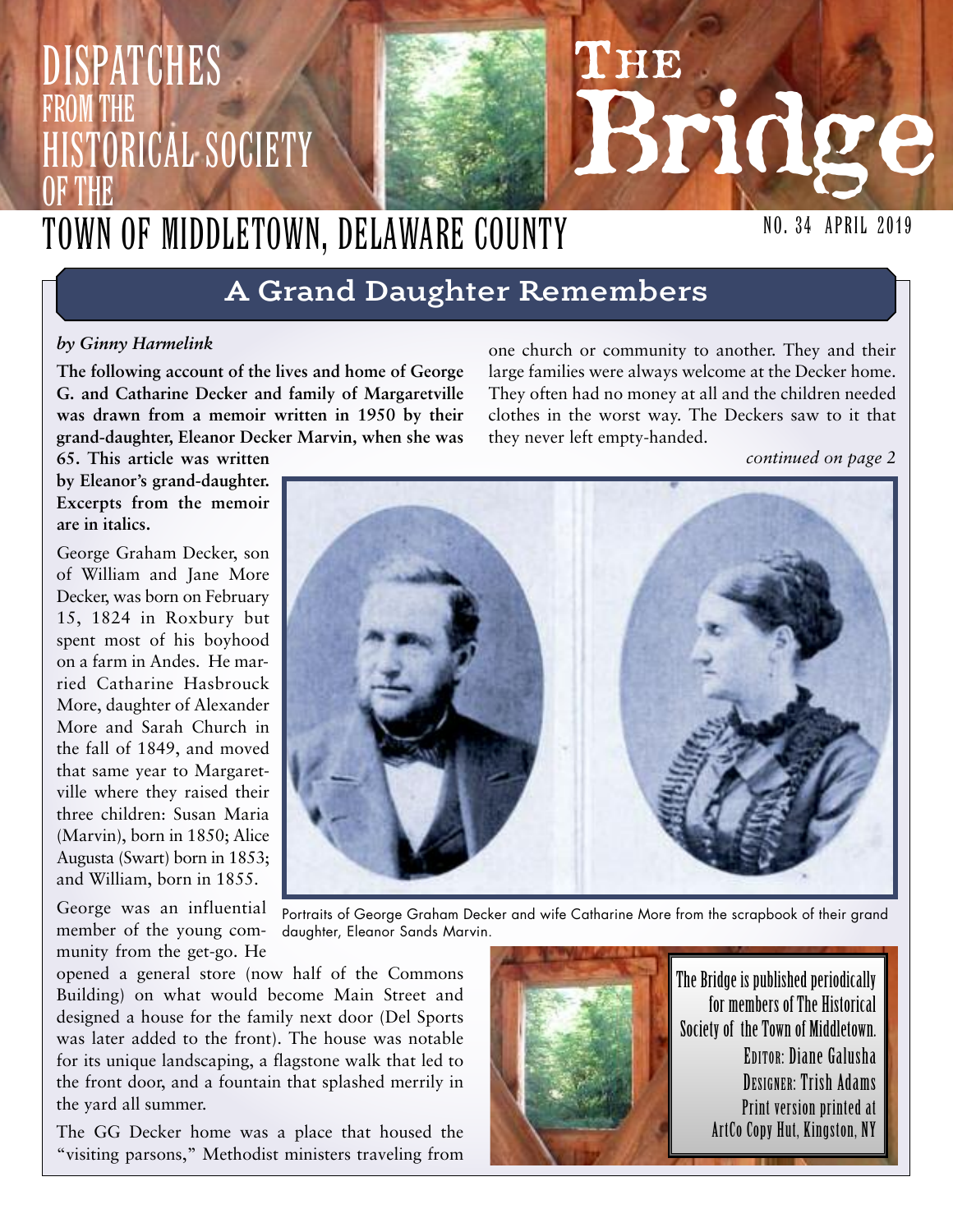#### *continued from page 1*

In 1849, there was no church in the village, only a preaching service once a month in an old schoolhouse. GG Decker is credited as the founder and driving force to build the Methodist Episcopal Church, dedicated in 1850. George also served as the Postmaster for many years, and President of the Peoples Bank of Margaretville. He also donated the land for Margaretville Cemetery.

My grandmother, Eleanor Sands Marvin, recalls traveling to see her grandparents every summer from New Rochelle. It was not a journey but an adventure. Here is an excerpt from her memoir, from the Summer of 1891:

*"Going to Margaretville was a whole lot different than visiting my other grandparents. First, the train to town and across the city by cable car to the Hudson River, where we took the ferry (lots of fun) to Weehawken, New Jersey.*

*There we boarded the West Shore train that carried us up along the shores of the beautiful Hudson to Kingston (3-4 hours). At Kingston we changed to the Ulster and Delaware Railroad and started the climb up the Catskill Mountains. At Big Indian, it was necessary to take on an extra engine, puffing and panting. The little engine had to get us over the hump to Arkville where we stepped off. I forgot say that we always had to take our lunch to eat on the West Shore train as this was an all day journey and no dining car.*

*At Arkville, we took a three-seated hack, which made the trip to Margaretville (about a mile). When we got to the covered bridge across the Delaware River, (little brother) Sammy and I were so happy because now we were THERE. A block ortwo and across a little brook, called the Binnacle and we were at grandpa's front door!*

*The little south porch opened on a large sitting room with fireplace to take big logs. To the left was the main bedroom*



## hsm executive committee

Diane Galusha, PRESIDENT Tina Greene, VICE PRESIDENT Marilyn Pitetti, TREASURER Amy Taylor, SECRETARY TRUSTEES: Bill Blish, Shirley Davis, Henry Friedman, Agnes Laub, Pat Moore, Barbara Moses, Anne Sanford www.mtownhistory.org history@catskill.net Find us on Facebook!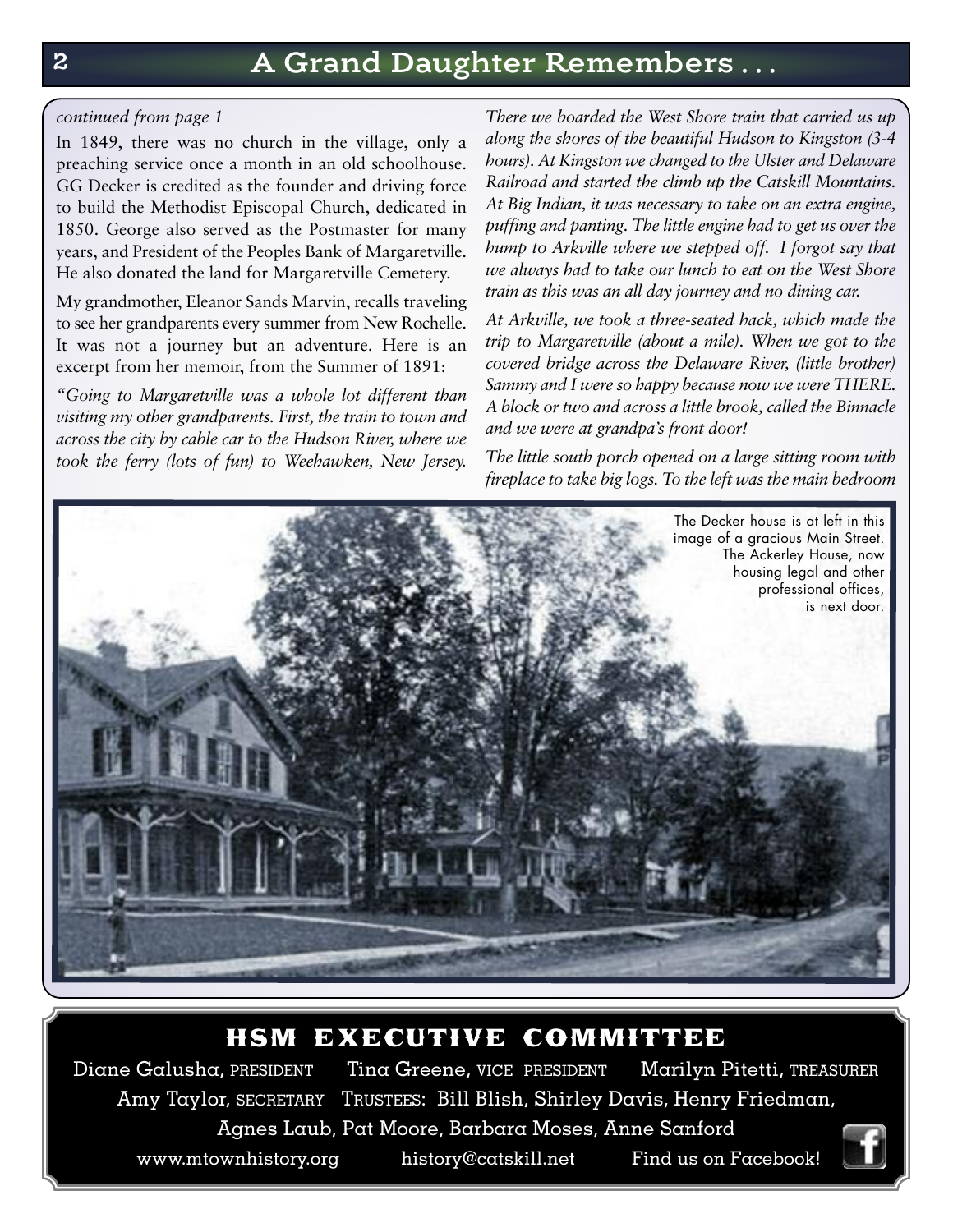# **A Grand Daughter Remembers 3**

*with great carved walnut bedstead and marble topped bureau which was grandma's pride. Next, to the north, came a dining room with steps leading down into the cellar. Part way down the steps was a swinging shelf, alwaysfilled with pies, cakes and stone jars of cookies. The kitchen was at the back of the house, and from this a path led out to the old time outhouse, a deluxe one as I recall.*

*The house was close to the street and opposite it, several shops and upstairs rooms. In one of those rooms, the village band practiced once a week. We loved to lie awake in the upstairs bedroom and listen to music.*

**George Decker died in 1903, his wife Catharine passed in 1919. Eleanor, a child of Susan Decker and Samuel Marvin, will return to town (portrayed by Beth Sherr) to remember her grandparents at the 6th Living History Cemetery Tour June 22 at Margaretville Cemetery. Reserve a tour time at 845-586-4736.**



William More Decker (above), who grew up in Margaretville, was the son of George G. and Catharine More Decker. He became a doctor and is credited with the creation of the Hygieia baby bottle. In the 19th century, many infant deaths were connected to bacteria infections from artificial feeders. The Hygieia bottle, patented in 1894, was a wide-mouthed baby bottle, designed to remove hiding places for bacteria. A larger rubber nipple fit over the top, which was not only easier to clean, but also seemed to help prevent colic.



Is your baby's nursing bottle as clean as your drinking glass? Are you sure the food

that goes into your drinking glass

baby's mouth is free from germs? You don't use a

shaped like this -

difficult to clean

it would be too Inelde but you

because

from a glass de drink d like thisbecause it can be

kept absolutely clean and free from germs.

Why invite the danger of germs by using an oldfashioned bottle like thiswhen haby authorities like Dr. L. Emmett Holt say,

"In selecting bottles, those which are the easiest to elean should be chosen. These are the round bottles with wide mouths. . . " like this. This is the improved, Patented Hygeia Nursing Bettle-that protects your baby's health. It has straight sides and no neck and a soft flexible breast-nipple. At your drug store,



geia The SAFE **NURSING BOTTLE** 

Writer and genealogist Violet Snow, left foreground, listens as Cassie Palen explains her family research during Snow's "Writing About Your Ancestors" workshop April 13. The session, and an April 6 workshop on Beginning Genealogy with Doris Warner, drew 21 people. HSM sponsored the workshops, and thanks Fairview Library for generously providing such a comfortable meeting room.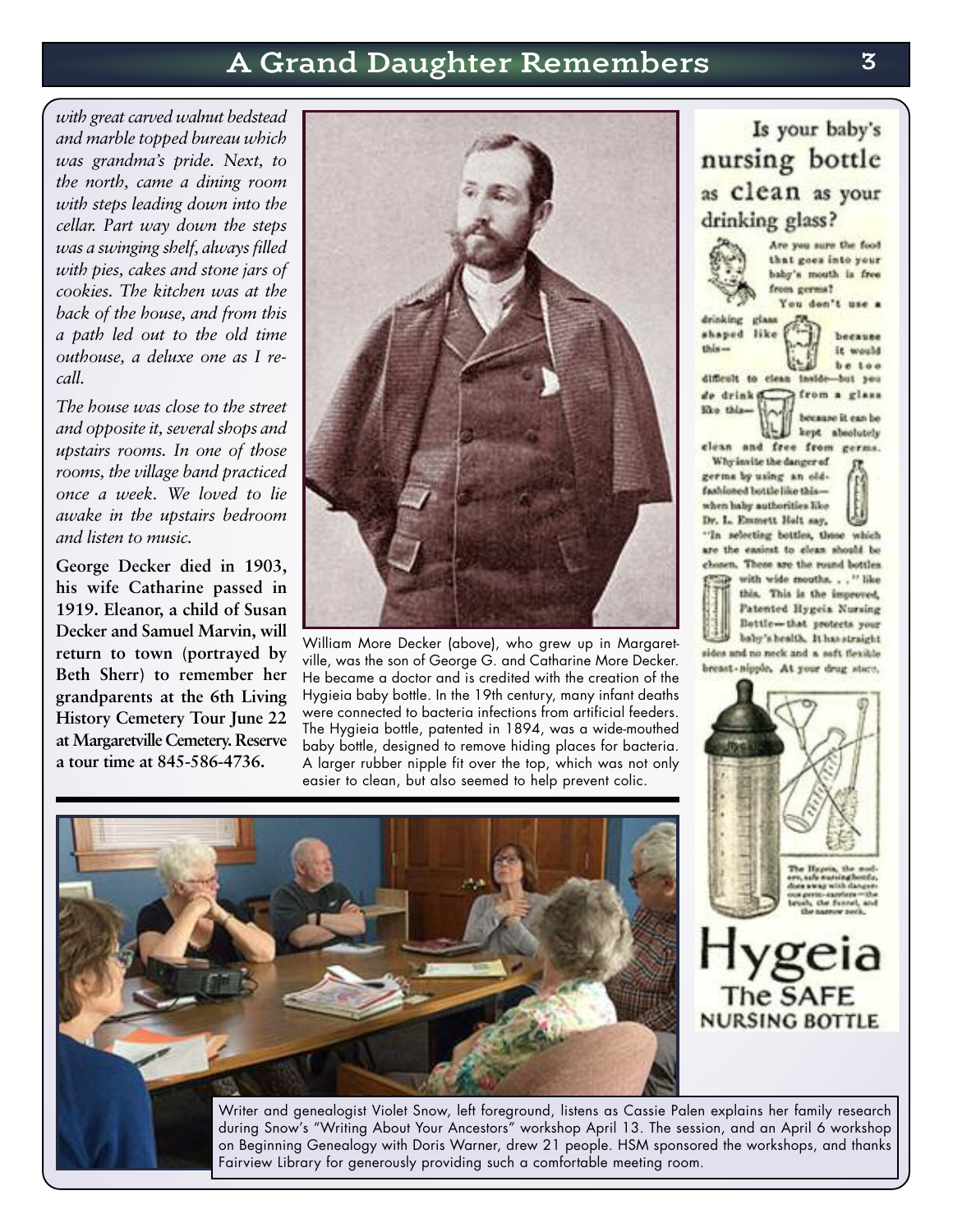#### *by Lloyd Roland*

1869 was a seminal year in the history of Delaware County. 150 years ago an army of engineers, surveyors and their assistants descended on the area to measure, map and collate local business information. Headed by Civil Engineer F. W. Beers they were charged with assembling and publishing the "Atlas of Delaware County New York" which was the first comprehensive guide to the places, people and industry of the area, a snapshot of mid-19th-century life now treasured by modern day historians.

Who was F.W. Beers (1839-1933) and how did he become the leader of this project? Relatively little is known about F.W. outside of the more than 80 county atlases and hundreds of town maps that his various Manhattanbased publishing companies produced from 1867 to 1890. His contributions to the cartographic and ancestral records of counties in the Northeast and Mid-Atlantic are considered key contributions to the golden age of cartography in the U.S.

F.W. was born in Berlin, MD on August 17, 1839 to John Botsford (J.B.) Beers and his wife Huldah. It is unknown what business interests his parents had in coastal Maryland (they were both born and raised in Newtown, CT), but by 1846 they had relocated with their three oldest boys to Brooklyn, where J.B. opened a lucrative gold pen business in Manhattan. F.W. and his brothers attended school in Brooklyn and spent summers with their Uncle Horace in Newtown. At some point F.W. and older brother John (J.C.) began attending classes at Newtown Academy under the tutelage of John Homer French, a civil engineer who for three years in the 1850s was headmaster at the school.

In 1856, J.H. French was chosen to create a new atlas for the State of New York. He was faced with a shortage of qualified surveyors to complete the task so he recruited six former students, including F.W., his brother J.C., and cousins Nathan and Daniel Beers from Newtown to assist him in surveying and assembling information on the 60+ counties in the state. After spending a year tutoring his new employees as they surveyed Oneida County, French sent them out to work with local surveyors and engineers to create uniformly scaled county maps. Their efforts were collected in the 1859 Atlas of

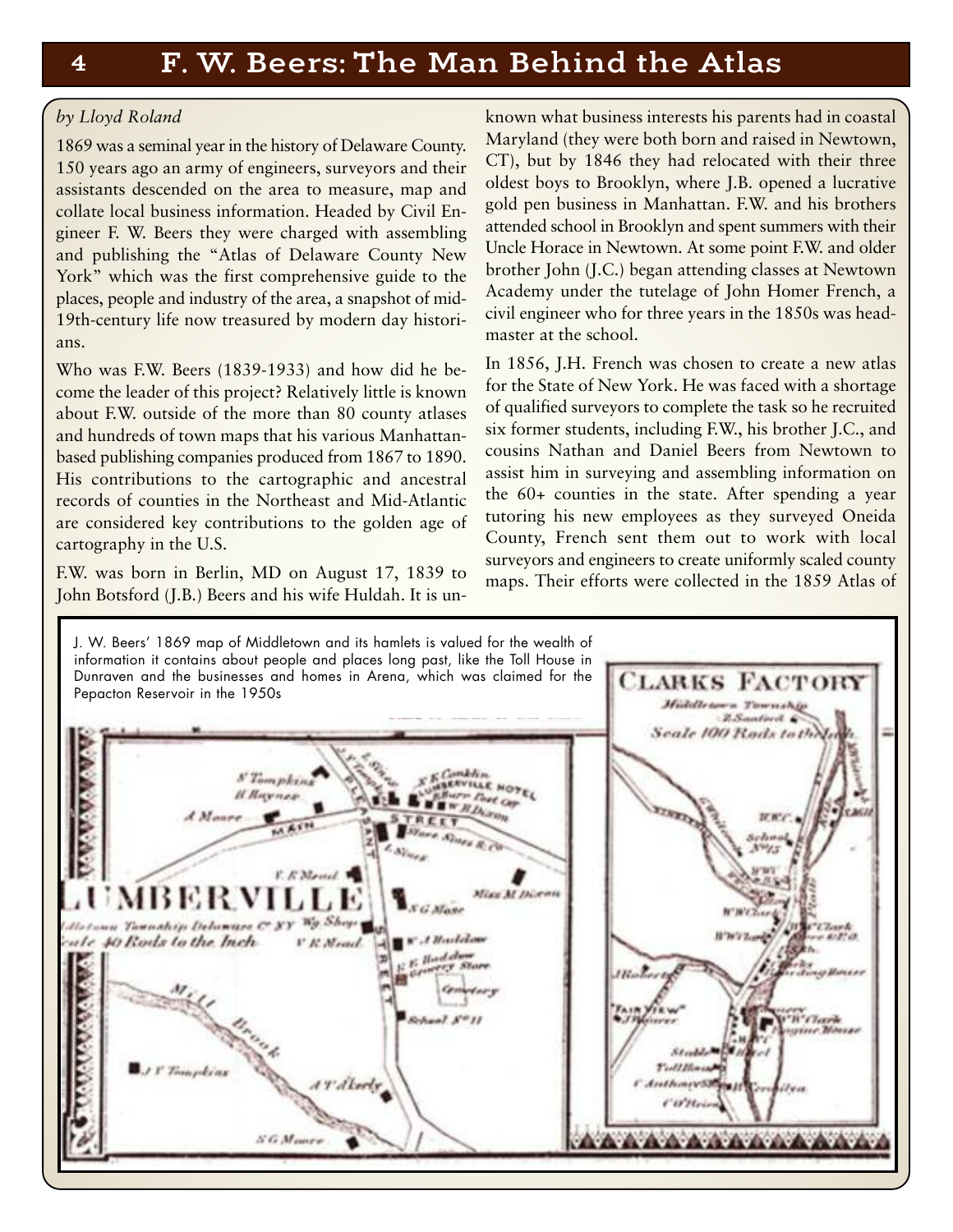# **F. W. Beers: The Man Behind the Atlas 5**

New York State, considered the finest state atlas produced prior to the Civil War. These students would go on to become some of the leading county, state and local map publishers of the next 30 years.

By the early 1860s, F.W. began securing government contracts to survey and publish atlases for a number of counties in Pennsylvania and western New York. His mapmaking efforts were interrupted by the start of the Civil War. On Nov. 2, 1861 while completing surveys in Luzerne County, PA, F.W. enlisted as a 22-year-old corporal in the Pennsylvania 2nd Heavy Artillery, 112th regiment. While he saw little combat during his three years in the Army, he was promoted twice and spent his commitment training recruits at Ft. Delaware, Ft. Monroe and eventually Ft. Dennison in Cincinnati.

In late 1864 F.W. returned to the Beers family homestead in Newtown. He married Angeline Hawley and in 1867 started a map publishing company with A.D. Ellis and G.G. Soule. Beers, Ellis and Soule and Co. published more than 20 atlases for counties across the Northeast including our Delaware County Atlas in 1869. A turning point came that year when F. W. dissolved the partnership and installed his father to oversee his new firm, F.W. Beers and Co.

For reasons not entirely clear, F. W. then moved his family to the town of Naples in the Finger Lakes region. He bought a large home, opened the community's first bank and started an apple jelly factory in a barn on his property. He served as president of the Naples Agricultural Society and of the Naples Grape Growers Association, bought a huge local barn and converted it into a fruit dehydrator, installed steam heat in his



home and businesses, became the first local home connected to Bell Telephone, raised award winning Cotswold lambs and was appointed president of the Naples Board of Education. Whew!

His furious pace seems to have been derailed by the tragic death of his 13 year-old son Howard in November 1885. The floor of one of his barns collapsed and the boy was thrown from a carriage to his death. Very little mention is made of F.W. in Naples after 1885 and by the early 1890s he moved back to Brooklyn to take a position as head of the Map Division at the Brooklyn Office of Public Records. By 1895, wife Angeline and their three youngest children (they had nine) had also moved back to Brooklyn.

F.W. remained head mapmaker in Brooklyn for three decades, only retiring at age 90 after Angeline's death. He followed her three years later; they are bureid in Newtown Village Cemetery.

Rare is the man who can look back on three careers that had such positives impacts on peers, neighbors and history.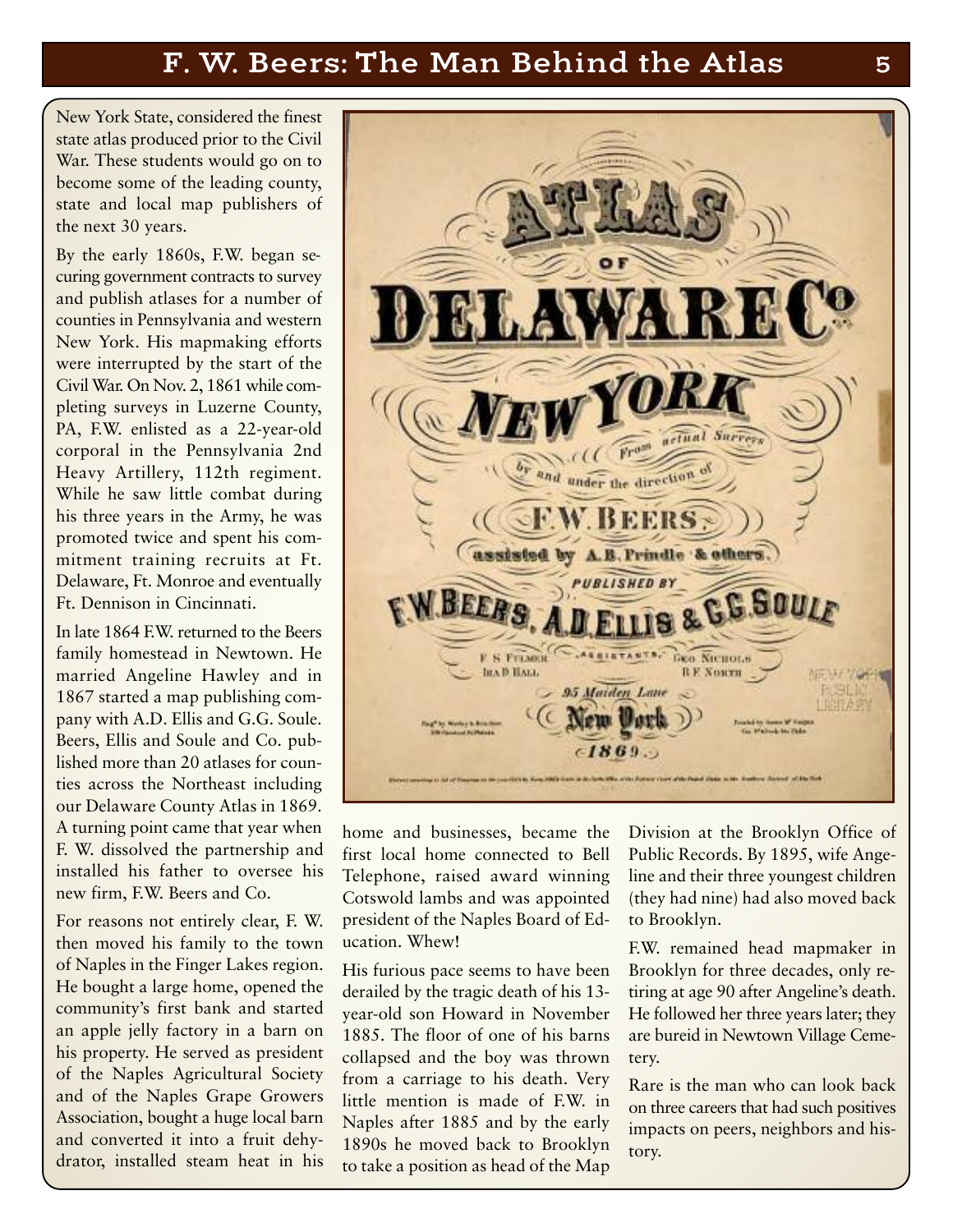## **6 Saving Our Stories: Campaign Update**

The campaign to build a Middletown History Center has reached 40% of its \$350,000 goal thanks to the generosity of the following families, individuals and organizations.\* We are deeply grateful to have you as partners in this effort to preserve our past.

To contribute electronically, please visit mtownhistory.org. Or mail a check to HSM Building Fund, PO Box 734, Margaretville, NY 12455.

Thank you to NYS Senator James Seward for kicking off the campaign with a \$50,000 construction grant from NYS.

We are indebted to the Nicholas I. Juried Family Foundation which generously matched the State's pledge with a \$50,000 cash donation. In recognition of this wonderful gift, the archives portion of the new addition will be named "The Nicholas J. Juried Archives and Research Center."

The Delaware National Bank of Delhi demonstrated its commitment to the community with a much-welcomed \$15,000, three-year donation.

Our Legacy Circle donors, with con-

tributions of \$1,000 or more, are listed on the facing page.

### \$500

Sally & Al Griggs Don & Peggy Kearney Josef & Vicki Schoell Eric Wakin

#### \$250

Ben Breen Glen & Elaine Faulkner Fred & Shirley Morse Craig Ramsay **SLUITER AGENCY** Wayne Bank

#### \$200

Gary & Barbara Atkin JOHN & CATHY RIEDL

### \$100

Linda Armour Kent Brown & Nat Thomas Lauren Davis Sally Fairbairn **STEVE FINCH** Henry & Heidi Friedman Rick & Barbara Funck Lee Hudson **GAIL LENNSTROM** 

MainCare Energy Steven & Janet McQuide **MARILYN PITETTI** DEB TRASK DALE TRETHAWAY Eric & Sally VanBenschoten Sally Scrimshaw Alice Zigelis

### $$1O - $1OO$

Applied Materials **FOUNDATION BILL BIRNS** Neil & Eileen Calvanese Georgianna Fairlie **STEVE FINKLE** Virginia Garrison Lou & Bev Hamway Richard Kelly Valerie Liles **MARY MCGRANE** MCS Class of 1965 Phil & Carol O'Beirne **AMY SCHAFFER** DAVID SCHNEIDERMAN & **ANITA RUBIN** Ken & Amy Taylor family ROBERTA WARFIELD\*

\*List current through April 12, 2019

### NAMING RIGHTS

Please contact us (history@catskill.net) if you would like to make a contribution with lasting name recognition!

\$40,000: Forest View Alcove – Reading & Meeting Room \$30,000:

The Gathering Room – For Programs & Events

\$20,000: History Hallway – An Exhibition Space

\$10,000: The Courtyard – Landscaped Entry & Outdoor Space

A drone's eye view of the proposed Middletown History Center, including archives and reading room addition and existing HSM hall (with peaked roof at center). Trade, Design Build of Ithaca is working with us to produce detailed designs of the addition.

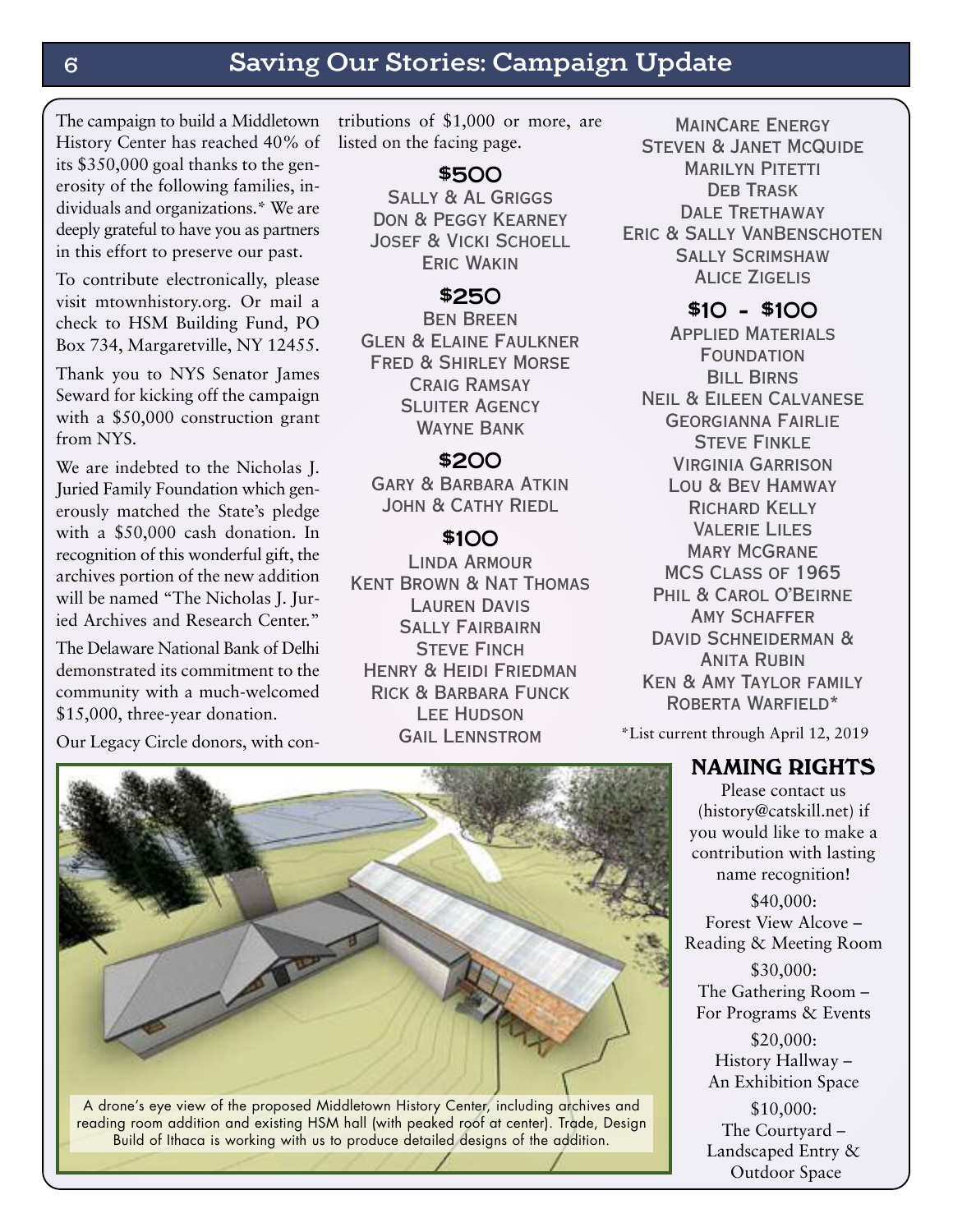## **Upcoming History Happenings 7**



### LEGACY CIRCLE

Very special thanks go to individuals and families who have joined the Legacy Circle with gifts of \$1,000 or more. Their donations will be recognized in the completed building along with the names of family members they wish to honor.

\$5,000 Pasternak Family **FOUNDATION** Gary & Toni Smith WARD TODD (PLEDGED)

\$2,000 Tom & Connie Jeffers

\$1,000 Jon & Merilee **ASHER** BARBARA DICKSON Ned Dickson Myrna Greenhall Mark & Ann Lukin Randy & Patricia **MOORE** Anne Sanford Richard & Laurie **SANFORD** Clarke & Laura **SANFORD** Edward Stewart Norman & Ellen **SWANSON** 



The Sixth Annual Headwaters History Days May 3-5 is a weekend of free events, exhibits, tours and concerts celebrating the history, culture, folklife and landscape of the Central Catskills. We invite you to explore 14 museums, landmark structures and historic sites across Middletown, Roxbury, Andes and Shandaken. Get the full schedule at headwatershistorydays.org. Much of the route will be along the Catskill Mountains Scenic Byway —

beautiful NYS Route 28 (sceniccatskills. com).

Middletown's offerings are many and varied. Folk singer Ira McIntosh will kick off the weekend Friday at 7 p.m. at Skene Memorial Library in Fleischmanns with his popular program "Catskill Tales and Tunes." The adjoining Fleischmanns Museum of Memories will be open Saturday and Sunday afternoons with new displays for 2019. Hubbell Family Farm in Kelly Corners will host a sawmill demonstration and a farm tour Saturday beginning at 10. The 1862 Stone Schoolhouse in Dunraven will be open from 10 to 4 on Saturday. And HSM will host "The Art of Fishing" Saturday at 4 (see story below).

## **The Art of Fishing**

Come to the HSM hall Saturday, May 4 at 4 p.m. when writers Ed and Judy Van

Put will offer a gloriously illustrated talk on artists who fished the Catskills and the art found in fly-fishing. Admission is free. This event is part of Headwaters History Days (headwatershistorydays.org) and Trout Tales (catskilltrouttales.com), celebrating the storied history of Catskill Mountain angling.

The May 4 presentation includes the work of artists from the Hudson River School of landscape painters, including Thomas Cole, Asher B. Durand and Worthington Whitredge, as well as others, such as Winslow Homer, whose "The Fishing Party" (1869; shown here) depicts a happy group of anglers and friends along the Sawkill Creek which flows through Woodstock.



THE FISHING PARTY-By Window House

Ed VanPut is the author of Trout Fishing in the Catskills, published in 2007, as well as The Beaverkill: The History of a River and its People. Both books will be available for purchase. The VanPuts are former employees of NYS Department of Environmental Conservation's Bureau of Fisheries. They live along the Willowemoc Creek, where not surprisingly, you can often find them fishing.